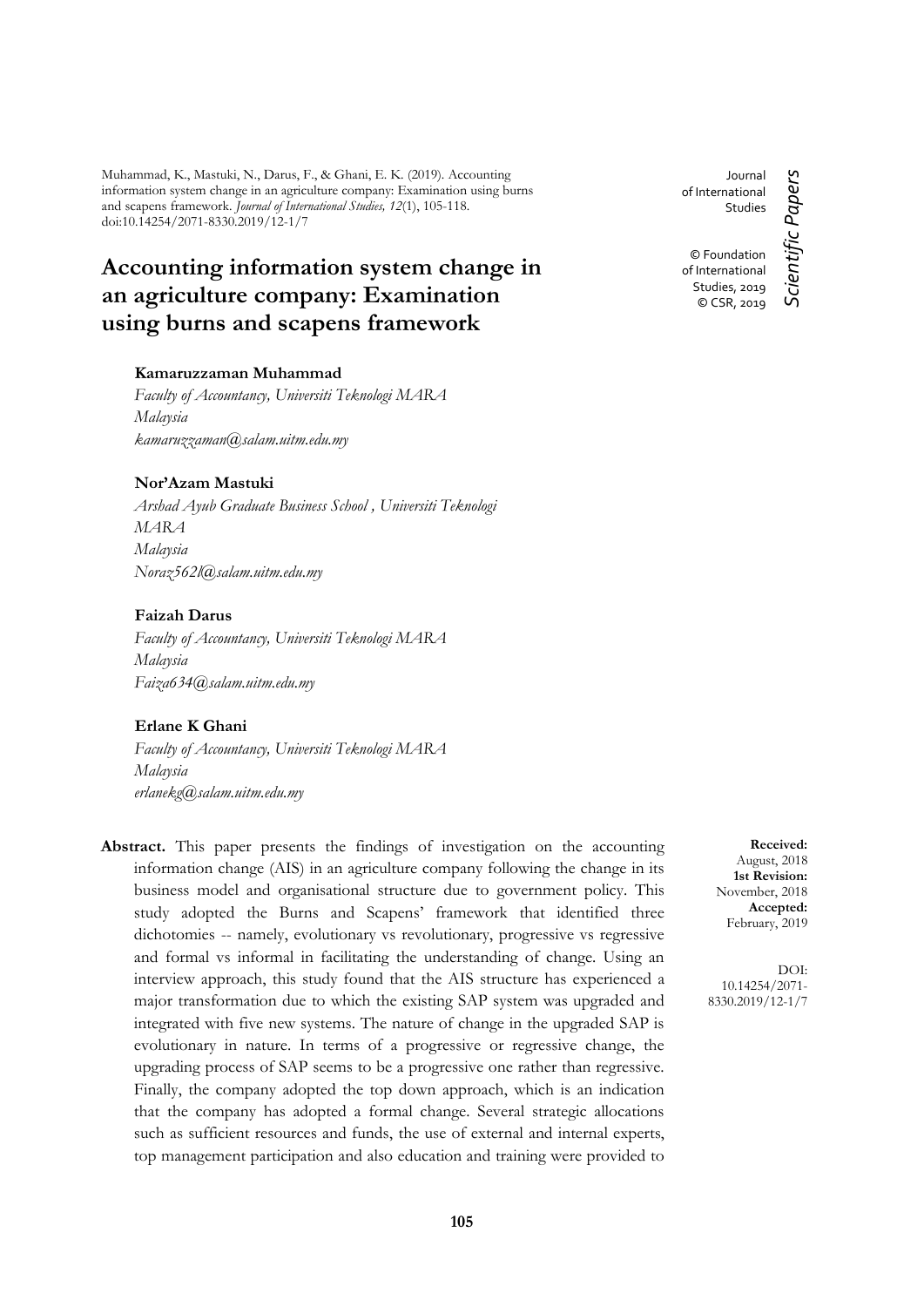ensure the success of AIS change. The findings of this study can serve as a guideline for business practices and also contribute to academic knowledge and literature.

**Keywords:** organisational change, SAP, agricultural company, Malaysia.

**JEL Classification:** L25, M41, M48.

# **1. INTRODUCTION**

<u>.</u>

Malaysia is a country, rich with natural resources that, if deployed wisely, would lead the country to high economic prospects and sustainability and subsequently, becoming a high-income developed nation. Realising this advantage, the fourth Prime Minister of Malaysia, Tun Dr Mahathir Mohamed launched the Vision 2020 back in 1990, and envisioned Malaysia to be a developed and a self-sufficient industrialized nation by the year 2020. The Vision 2020 focuses on economic prosperity, social well-being, world-class education, politically stability and more. However, since the launch of Vision 2020, Malaysia has still relied on traditional, commodities-dominated economy and is still largely dependent on government's involvement in economic affairs. This has caused the prospects of economic growth be considerably weakened, therefore, Malaysia still finds itself within the middle income bracket.

The then Prime Minister of Malaysia, Dato' Sri Mohammad Najib Tun Abdul Razak realised that Malaysian economy needs to be transformed to ensure the Vision 2020 targets are achieved as initially planned. The country needs to radically change its economic development model through various economic, social and government transformations. Due to this, the Prime Minister had launched the New Economic Model (NEM) back in 2010. The NEM Report 2010 states that the NEM needs to be proactive and provide ways to uplift Malaysia to become a high-income developed nation with inclusiveness and sustainability. A new economic model needs to be introduced to replace the existing economic model so as to ensure sustainability in the long run, the wealth of the country is shared for the benefit of the public, thus enabling Malaysia to reach a high-income nation status by 2020 (National Economic Advisory Council, 2009). The ETP is a bold approach of the Malaysian government to transform Malaysian economy and to raise the standards of living among its nationals. In ensuring the success of the ETP, 12 National Key Economic Areas (NKEAs) known as the ETP Drivers and 6 Strategic Reform Initiatives (SRIs) known as the ETP Enablers were formulated. The NKEAs represent the economic sectors, most capable to contribute to the Malaysian GNI improvement. SRIs, on the other hand, are initiatives under the ETP focused on raising the competitiveness of Malaysian companies (Muhammad & Ghani, 2013). Therefore, the ETP directly impact companies and industries under the scope of the NKEAs and SRIs. It is expected that companies within these core industries would experience significant transformations as a reaction to the expectations of the ETP.

The objective of this study is to examine the transformation process occurring in one of the affected company called ALPHA<sup>1</sup> . This study aims to examine the organisational change in ALPHA after the implementation of the ETP that led to its listing at the Malaysian Share Exchange Board known as Bursa

<sup>1</sup> The real name of the company is not disclosed and this case study used "ALPHA" as a disguised name for confidentiality reasons. The company is an investment holding company with its subsidiaries involved primarily in oil palm plantation and its related downstream activities.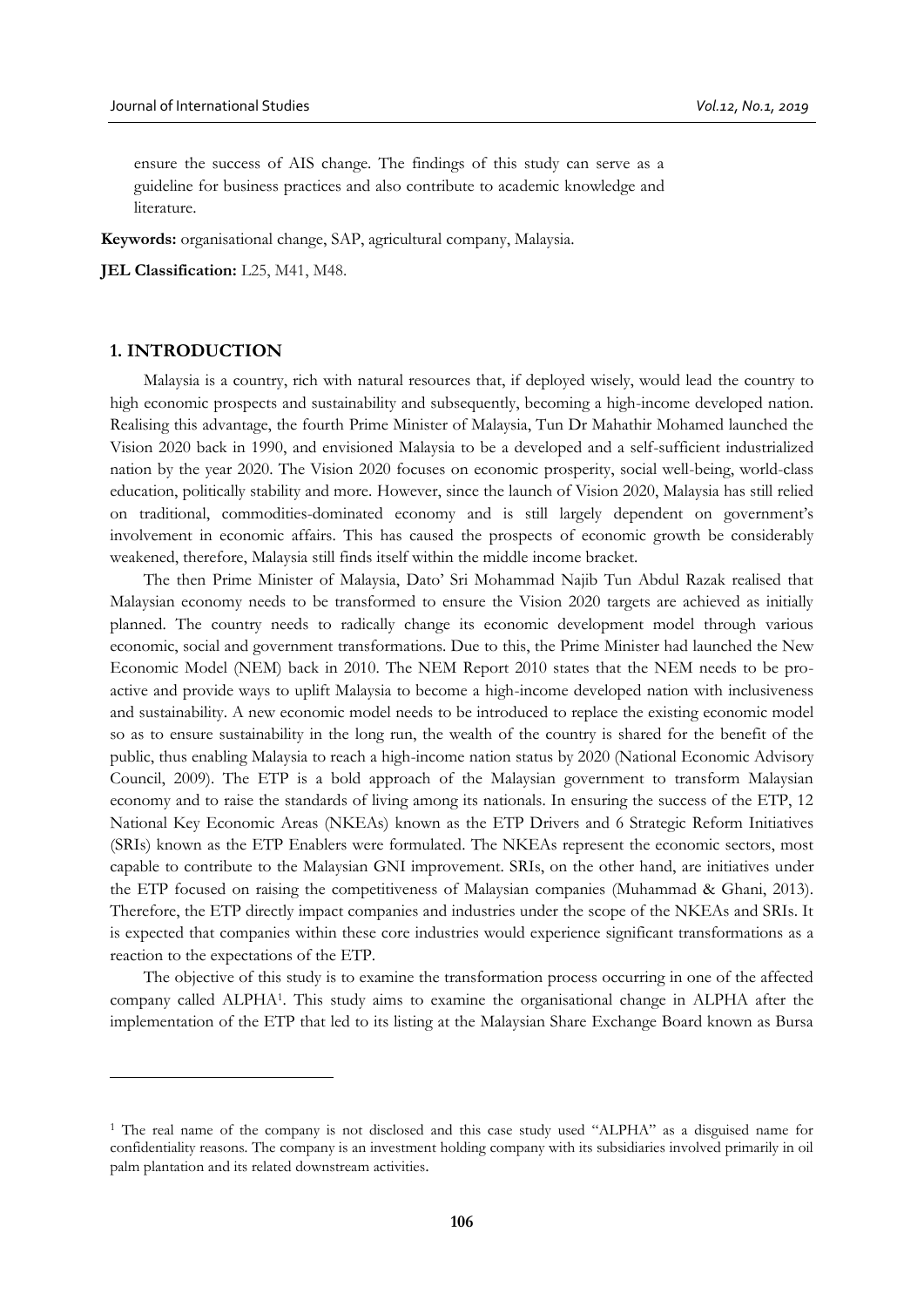Malaysia back in 2012. In particular, the focus of this study is on the changes in the AIS structure of ALPHA.

The remainder of this paper is structured as follows. Section 2 provides a review of the relevant literature. This is followed by the description of the research design in Section 3, while the findings and discussion of this study are in Section 4. Summary and conclusions are provided in the last section.

# **2. LITERATURE REVIEW**

The Accounting Information System (AIS) is regarded as one of the important components in an organisation. Considered as the backbone in an organisation, the AIS needs to be structured in a way that it is complete and integrated with all business units and departments effectively. It is generally understood that when all business units could obtain fast and accurate information via an effective AIS, fast and accurate decision-making can be achieved. Especially for a large company, the provision of fast and accurate information is crucial as many business units are involved and therefore it becomes a major challenge. What more when the company changes its status from its current form (such as a government linked company) to a more challenging status (such as a listed company). However, studies have shown that the environment facing the organisation has a significant impact on the effectiveness of an accounting information system (Ouskel, Mihavics & Carley, 1997). One of the environments that an organisation could face is organisational change.

Organisational change has received much interest in the literature over the years (Mizruchi & Fein, 1999; Townley, 2002; Doyle, 2008, Sharifah Norzehan, 2011; Jabbour & Abdel Kader, 2015). Organisational change refers to the alteration that occurs in the overall working environment of an organisation. Change can occur when the system of an organisation is distracted by internal and external forces. Often, the change modifies the structure or process of a system and the consequence of such a change may have a favourable or unfavourable output. The change can affect the whole organisation or various parts of the organisation with varying degrees of speed and significance. Change affects many variables including people, structure, technology and other elements in an organisation. Burnes (2004) defines change as an ever present feature of organisational life in both the operational and strategic level. Organisational change arises when an organisation has undergone a transformation in its operational structure and activities which is seen as a departure from the norm and response to environmental and internal conditions. It is conceptualised as moving from the status quo to a new, desired, configuration to better match the environment (Nelson, 2003). Such transformation requires successful management of change to an organisation in order to survive and succeed in the present highly competitive and continuously evolving business environment. However, what constitutes an organisational change is often taken for granted despite the large number of studies having conducted on why and how organisational change occurs.

Studies have shown that organisational change within the organisation often takes place when a new environment is being introduced (Tsamenyi, Cullena & Gonzalez, 2006; Lukka, 2007; Wanderly, Cullen & Tsamenyi, 2011). This is because the organisation as well as the humans in it are often seen as contradictory and complicated towards the new environment and such contradictions serve as a basis for a constant challenge and if it gets responded, can help humans to develop and create successful organisational change. In other words, these contradictions would drive, empower and enable changes and development in an organisation. Contradictions cannot disappear but constantly re-generated and what one can do is to relate to them and handle them (Seo & Creed, 2002; Easterby-Smith & Lyles, 2003). Arguably, in the context of this study, the adoption of a government policy may lead to institutional contradictions which subsequently influence organisational operations and human praxis within an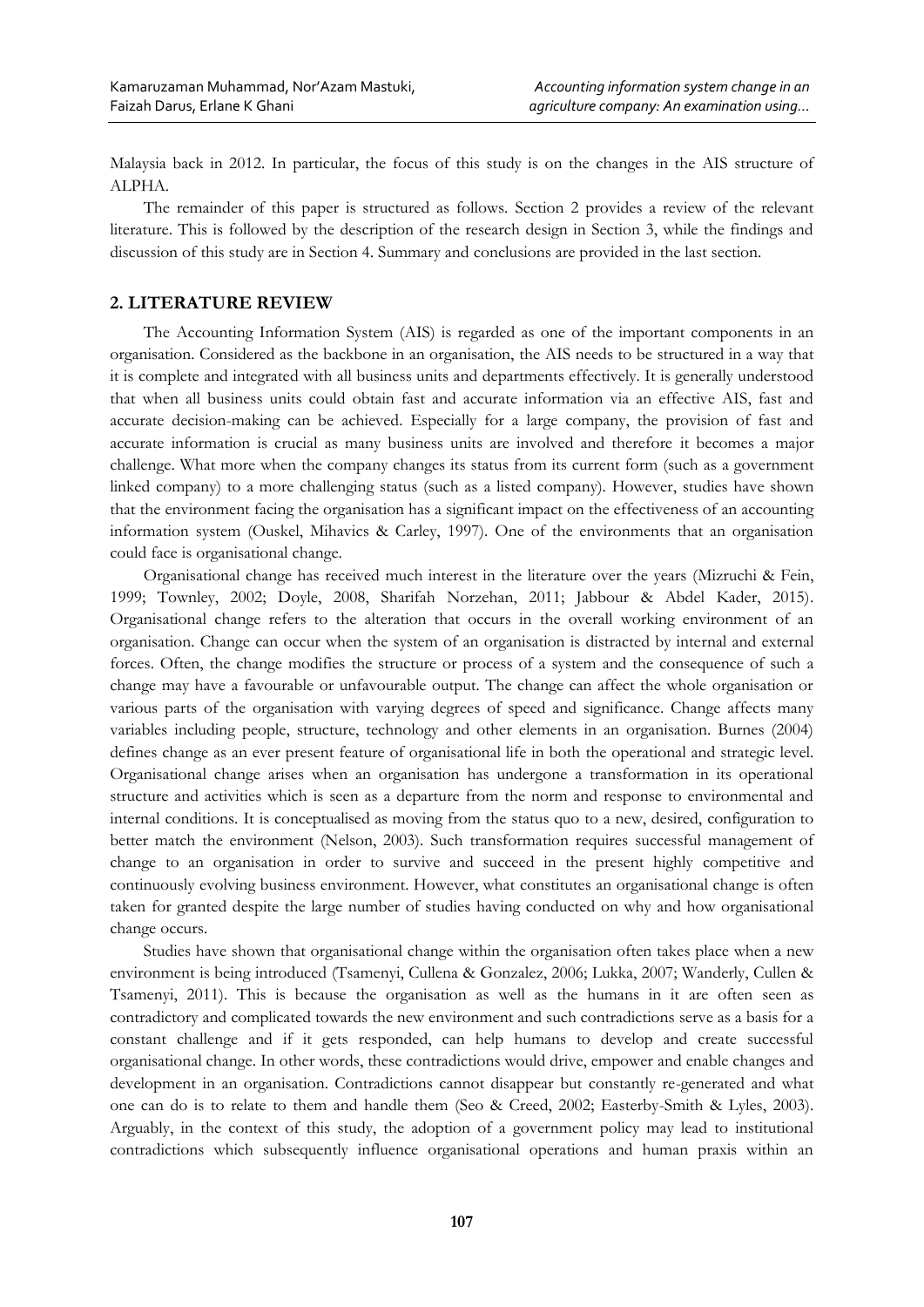agriculture company. Until these institutional contradictions are resolved, the organisational change would not be successful.

Change in the AIS can be caused by many reasons (Scapens, Ezzamel, Burns & Baldvinsdottir, 2003; Yazdifar & Tsamenyi, 2005). The change can be caused by a response to external sources such as government laws, social and political change or by internal pressures such as a change in the power dynamics of the organisation or a change in the size and complexity of the organisation (Greenwood, Diaz, Li & Lorente, 2010). Of consequence, change is not only seen as pressure from an organisation's external environment, but also from the actions of people within the organisation (Greenwood et al., 2010). The interaction of the external and internal pressures would shape the process of change in the AIS. (Scapens, 2006; Tsamenyi et al., 2006; Moll & Hoque, 2011). This leads to the interplay between the internal and external pressures to be a key element in the change in the AIS in an organisation.

A number of studies have used the Burns and Scapens framework (2000) to explain organisational change in their studies such as Soin, Seal and Cullen (2002) and Nor-Aziah and Scapens (2007). However, the Burns and Scapens framework is mostly applied in the management accounting literature. Wanderley and Soeiro (2016) noted that the process of institutionalisation is a process involving encoding rules and routines within the underlying assumptions that condition how people behave and then enacted by organisational members and gradually reproduced through their everyday actions and ultimately institutionalised and taken-for-granted by the organisational actors (Burns & Scapens, 2000). Burns and Scapens (2000) introduced the institutional theory in understanding the process of change. They discuss three dichotomies of the institutional framework in facilitating the understanding of change. They provide the categories of the different types of change processes. The three dichotomies are revolutionary versus evolutionary change, regressive versus progressive change and formal versus informal change.

Sanden and Divino (2014, p.9) referred to the evolutionary change as *incremental, meaning that the changes are many and small and the change process builds upon these small changes gradually. When applying an evolutionary change process one is able to circumvent major disruptions or impediments to the existing routines within an institution"*. Evolutionary change provides no other functions apart from merely adapting and modifying existing routines (Scapens & Jazayeri, 2003). On the other hand, revolutionary change refers to *"a change process that poses more threat to the existing institutions. A revolutionary change process is often implemented top-down with little or no opportunities for employees to influence the changes. As such, a revolutionary change process can cause difficulties and complications so severe that they might challenge or question the institutions in place*" (Sanden & Divino, 2014, p.10).

Regressive refers to the accounting rules that are institutionalised ceremonially and constituting of fact rituals within the organisation and aim to keep the routines intact. Regressive is part of a ceremonial behaviour that often emerges when there is a general mistrust or resistance towards new rules and routines. (Burns & Scapens, 2000; Siti Nabiha & Scapens, 2005). On the other hand, progressive change refers to instrumental behaviour in organisations which are dedicated to change (Siti Nabiha & Scapens, 2005).

Formal change is implemented intentionally often as a result of new rules being introduced (Wanderley et al, 2011). It often involves a great deal of planning and is usually introduced by a powerful group in a ceremonial manner (Li, Shang & Slaughter, 2010). Formal change is more likely to be implemented through a top-down approach, neglecting the opinions and thoughts of employees but imposing change upon them. On the other hand, informal change is unintentional focusing on routines rather than rules and how existing routines adapt to the changing environment over a period of time. Informal change occurs at a tacit level as repeated actions become day-to-day operational routines (Li et al., 2010).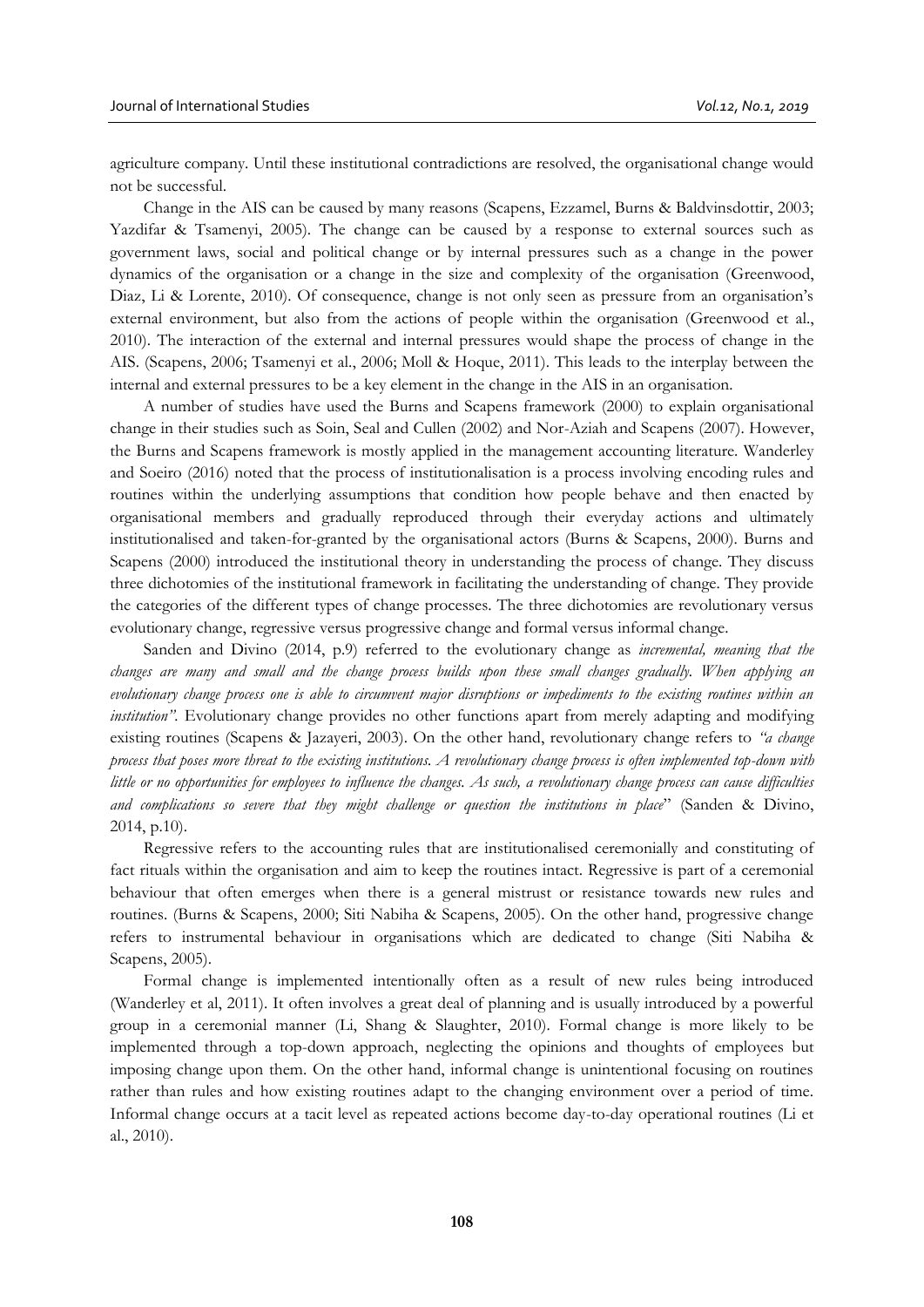In sum, drawing on the literature discussed in this section, this study focuses on accounting change with a specific focus on accounting information change processes in a public listed agricultural company in Malaysia known as ALPHA. In particular, this study addresses why an accounting information change took place in ALPHA and how the AIS change occurred in ALPHA.

# **3. METHODOLOGY**

This paper tests phenomena relating to the AIS change in a case study using the Burns & Scapens' three dichotomies of change as to whether the changes are evolutionary or revolutionary, regressive or progressive and lastly whether it is a formal or informal change. Therefore, the following hypotheses were developed.

- 1. The process of AIS change in the company is revolutionary.
- 2. The process of AIS change in the company is progressive.
- 3. The process of AIS change in the company is formal.

The hypotheses were developed based on the following reasons:

- 1. It significantly changes the status of the company from a private company into a public listed company which requires for the change to be done drastically.
- 2. It is properly planned and the management of change warrants a progressive change.
- 3. It is a relatively big organisation which has proper operating procedures and internal control systems which demand for any significant change to be done in a formal way.

# **3.1. Qualitative Research Method**

This study chose a qualitative research design Studies in organisational change have shown that qualitative research is widely used in examining organisational change in accounting (Sahrifah Norzehan, 2011). A qualitative research method would provide a broader and holistic perspective which often requires researcher's involvement and subsequently would provide researchers with a better understanding on how factors would interact for their function (Das, 1983; Patton, 1987; Bryman, 1989). Merriam and Simpson (2000) have argued that the key philosophical assumption in qualitative research is that the reality is constructed by individuals in interaction with their social world. That is, there are many realities rather than only one observable measureable reality.

This study chose a qualitative research method as previous studies have shown several advantages by adopting this method. Many researchers use this method when they study organisational change in an organisation that has changed its status, for example from a government department to a privatised enterprise in a privatisation exercises. Using a qualitative research method is appropriate since there is a change in the status from a government-linked private company to a public listed company (Shanikat, 2008). In particular, using an explanatory case study, this study presents an in-depth analysis of ALPHA which was transformed to be a public listed company with the vision and mission to be a global leader in agri-business and become the world's largest producer of crude palm oil (CPO) after the Malaysian government implemented the ETP.

### **3.2. Interpretive Approach**

This study involves the understanding of the reasons for organisational change and the processes involved in such a change. The interpretive approach is deemed appropriate to understand a social phenomenon such as the situation after listing of a company. Ryan and Deci (2002, p.147) refer to the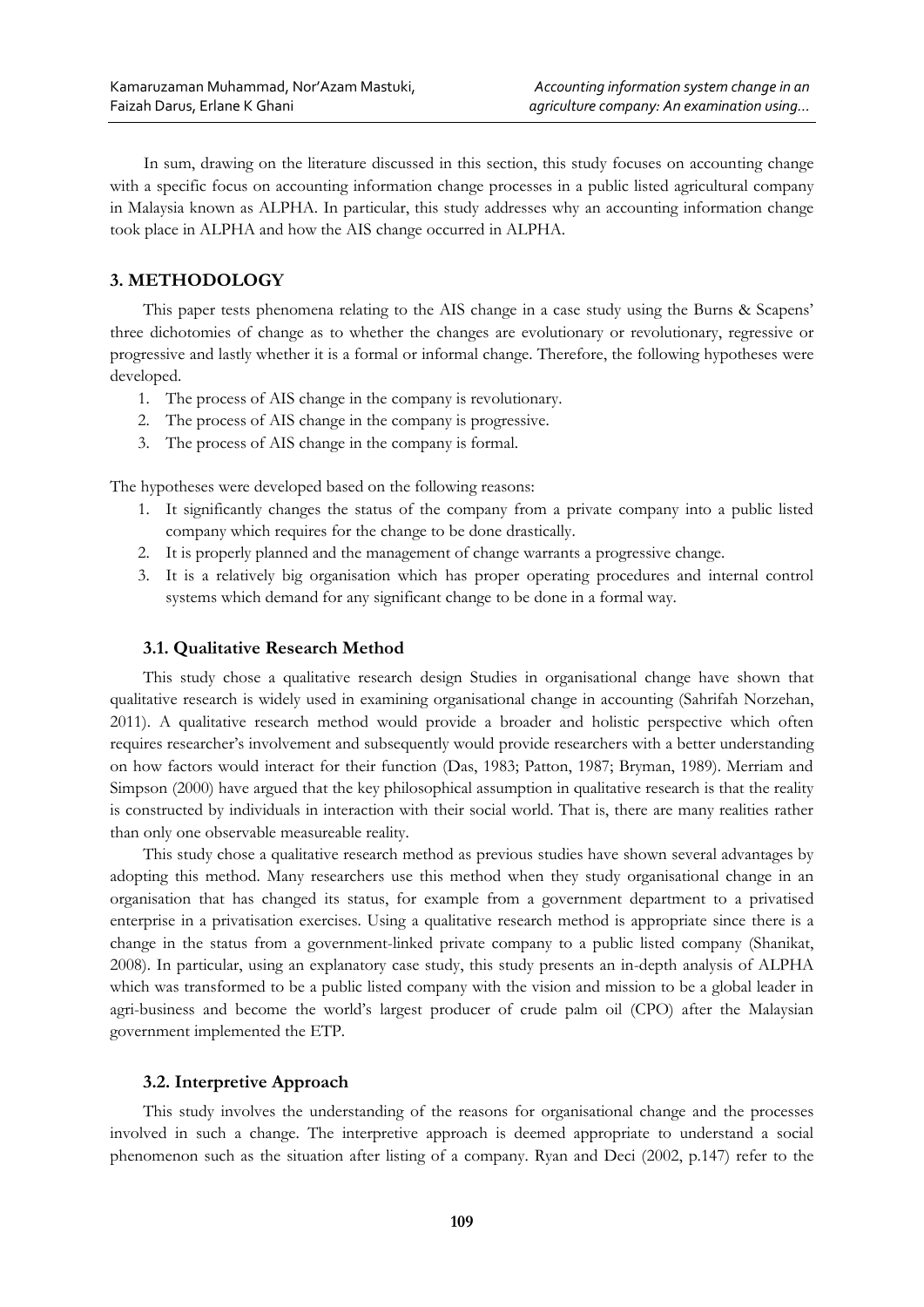interpretive approach as an approach that is used "*to develop a theoretical framework that explains the quality of the observed social systems and the practices of human actors".* It focuses on understanding the actions of the individuals and their interactions in a social world and hence, focuses more on human sense as a significant factor and not on a framework that is created to understanding social phenomena in the social context (Fossey, Harvey, McDermott & Davidson, 2002; Neuman, 2004). In other words, the interpretive approach is used to explain the social processes at work. In addition, this study adopted the explanatory case study approach since it attempted to focus on describing and understanding a phenomenon that is in the context of this study, organisational change in the AIS within a company. In particular, this study chose an explanatory case study approach in explaining the event of organisational change, in-depth, particularly transformation in the AIS structure of a company due to changes in the company's status from a private company to a public listed company.

### **3.3. Multiple Data Sources**

The primary method of data collection employed was the semi-structured face to face interviews with employees of ALPHA. This study also employed content analysis of related documentation such as the company's annual report and prospectus. Other methods such as informal observations of the operationalization of the company were also employed. This is due to the realisation that interviews in some cases could be explained and confirmed by similarities that are available from other sources. Hence accumulation of evidences from various sources could provide more comprehensive and robust evidence.

#### **3.4. Participants**

In total, ten interviews were conducted with ten individuals in eight separate visits. The respondents are the decision-makers and users in relation to the AIS in ALPHA. They have also participated in developing the new system by making decisions as well as providing feedback and responses. In a qualitative research, no magic number is suggested as the appropriate sample size since it depends on the methodological and epistemological perspective of the researcher (Baker & Edwards, 2012). Ragin and Becker (1992) suggested that once a qualitative researcher is conducting his research, he may get to a stage where the evidence is so repetitive that there is no need to continue further; that is, the information is considered to be saturated. Creswell (2011, p.209) noted that the sample size for a qualitative research is typically '*study a few individuals or a few cases'*. Sim and Lewis (2003) have suggested that qualitative samples for a single case study that involves individual interviews often lies below 50. Furthermore, the number of respondents in this study is appropriate since Creswell (2008) has identified the number of interviewees to be 5 to 20 for a qualitative case study and Morse (1994) suggests that the appropriate number of interviewees to be at least 6. Table 1 presents the list of the 10 interviewees with their position, area of occupation, date of interview and the duration of each interview session.

All the interviewees were present throughout the entire process of company listing. The number of interviews was determined based on practical considerations such as availability of the officers and time constraints. Selection of the interviewees was based on snowball approach, taking into consideration their positions at the top and middle management level. Such selection was deliberate to ensure that the interviewees would have adequate knowledge and awareness of the organisational changes that took place within the company and therefore, it is purposeful.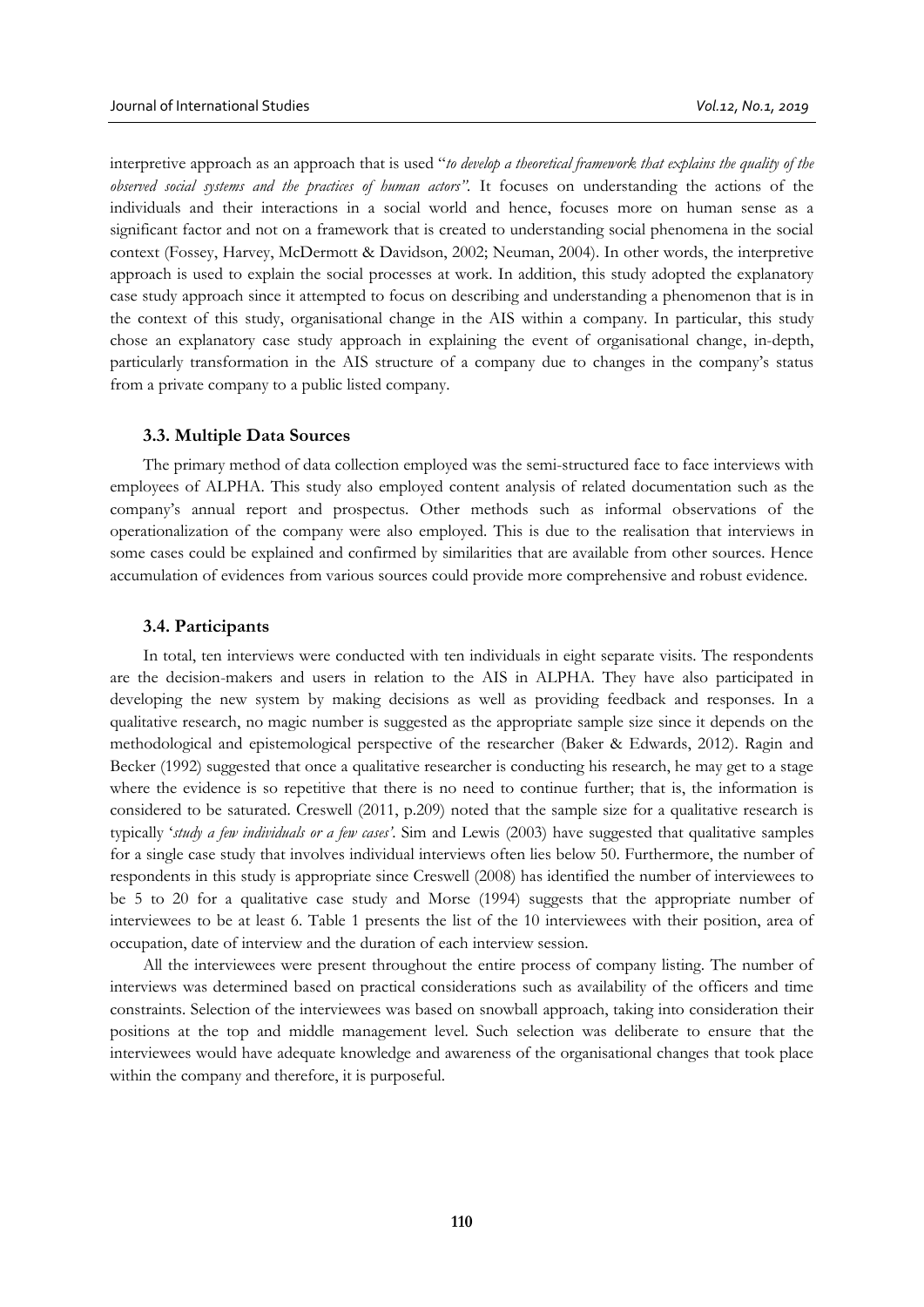Table 1

| No              | Interviewee | Position           | Area of occupation     | Duration of interview |
|-----------------|-------------|--------------------|------------------------|-----------------------|
|                 |             |                    |                        |                       |
| $\vert$ 1       | Officer A   | Senior manager     | Accounting and Finance | 37 Minutes            |
| 2               | Officer B   | Manager            | Accounting and Finance | 35 Minutes            |
| $\mathfrak{Z}$  | Officer C   | Senior Manager     | Internal Audit         | 1 Hour 1 Minute       |
| $\overline{4}$  | Officer D   | Head of department | Accounting and Finance | 53 Minutes            |
| 5               | Officer E   | Manager            | Accounting and Finance | 1 Hour 20 Minutes     |
| 6               | Officer F   | Executive          | Accounting and Finance | 1 Hour 2 Minutes      |
| $7\phantom{.0}$ | Officer G   | Executive          | Accounting and Finance | 1 Hour 7 Minutes      |
| 8               | Officer H   | Executive          | Accounting and Finance | 1 Hour 16 Minutes     |
| 9               | Officer I   | Head of Department | Information Technology | 45 Minutes            |
| 10              | Officer J   | Manager            | Accounting and Finance | 35 Minutes            |

Lists of Interviewees

# **3.5. Data Collection**

The interviews were conducted over a period of 16 months from January 2014 to January 2016. The interviews conducted were open, interactive and conversational in nature. Permission from the top management was obtained before approaching the interviewees. The interviewees were given a summary of the research objectives and the lists of questionnaire before the actual interview session. Each interview session lasted between 1 to 1.5 hours and sometimes 2 to 3 hours depending on the issues raised by the interviewees. All the interviews were tape recorded. However, three interviewees have asked the researcher to pause the recording of the interviews during the interview session due to sensitive political related issues. Political issues exist due to the company being a government linked company and therefore, certain policies and procedures as well as several important decisions of the company are seen to be influenced by the government.

The tape recordings made during the interview sessions were reverted to within 2 days in order to retrieve what transpired and was discussed during the interview sessions. Any issue that needed clarification or was unclear were highlighted and subsequently used to facilitate follow-up probing questions. The interviews were later transcribed and documented. The transcription process of the interview took about four months to complete. In total, 6 interviews were undertaken with 6 officers in 6 separate visits. The officers represented the top management and managers of the company. The number of interviewees in this study is considered appropriate since previous studies also have used more or less the same number of respondents.

This study also conducted content analysis on documents related to this study. Conducting content analysis in this study did not only allow the researcher to confirm the findings from the interviews but also to provide further findings that were not provided by the interviewees in the interview sessions. The documents retrieved by the researchers in this study were in hardcopy and also softcopy. Documents are often used in social science studies as the only data collection technique or combined with other techniques (Sarantokas, 1998). Information contained in documents varies in many forms and often is suitable to be used in case studies.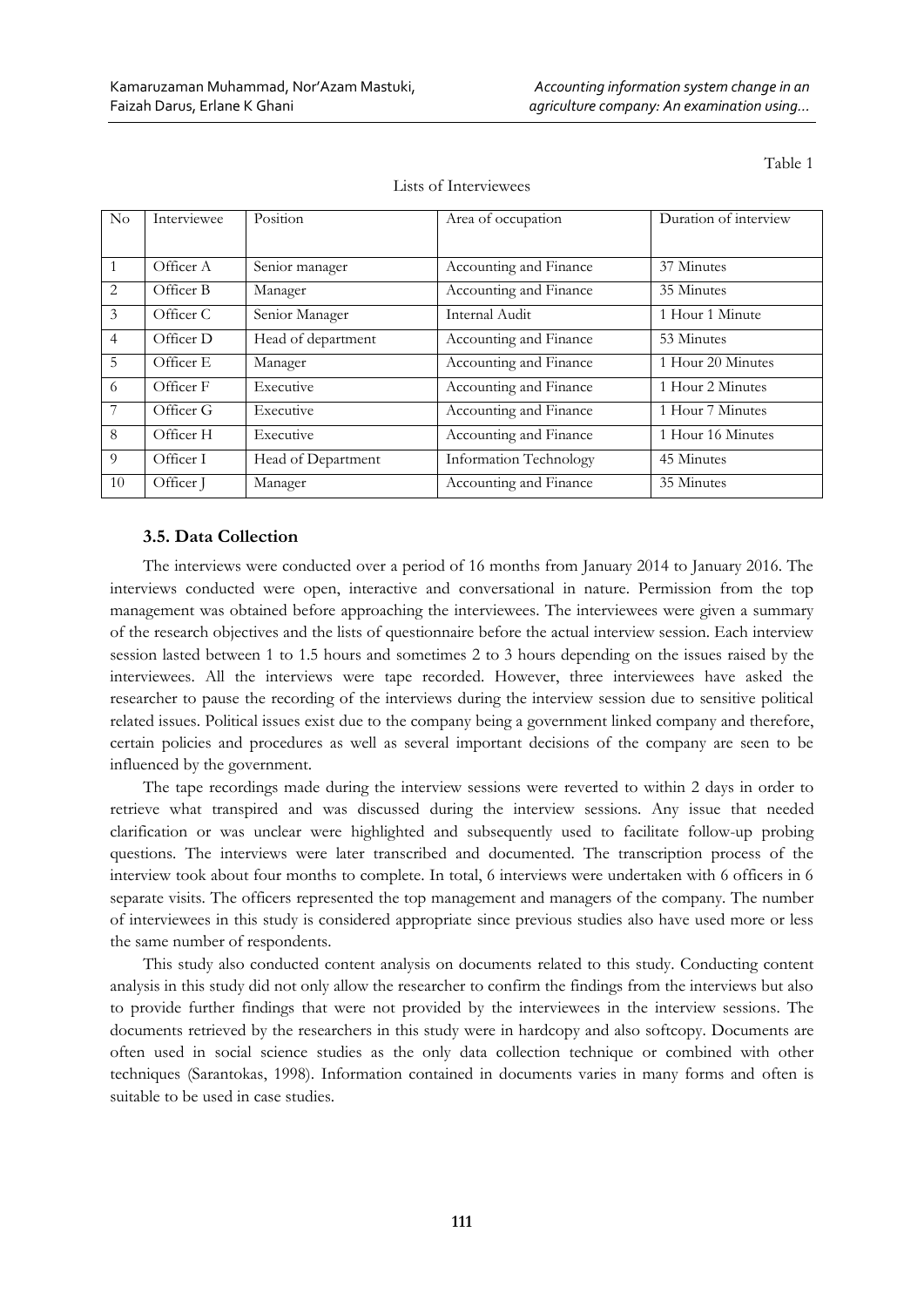# **4. RESEARCH FINDINGS AND DISCUSSION**

This section provides the findings in relation to the research objective of this study. The research objective is to examine the nature of change in the AIS in ALPHA. The m study posed the following question *"How does the nature of change in the* AIS *occur in ALPHA"* This study adopted the Burns and Scapens framework (2000) to provide a systematic framework in achieving the research objectives. Burns and Scapens have identified three dichotomies of the institutional framework in facilitating the understanding of change. The three dichotomies are revolutionary versus evolutionary change, regressive versus progressive change and formal versus informal change. Each of these dichotomies is presented below.

### **4.1. Evolutionary versus Revolutionary Change**

Evolutionary change refers to an incremental change that indicates that the changes are many and small and the change process builds upon these small changes gradually. Evolutionary change provides no other function apart from merely adapting and modifying existing routines (Scapens & Jazayeri, 2003). In other words, the organisation and its members would be able to influence the process of change and even though their behaviour might also change during the process, the core values and characteristics of the organisation would remain the same (Burns & Scapens, 2000). On the other hand, revolutionary change refers to the change process that poses more threat to the existing institutions. This process is often implemented top-down with little or no opportunities for employees to influence the changes.

In ALPHA, the AIS structure experienced a major transformation of which five new systems were developed and the existing system upgraded and integrated with the new systems upon listing of the company. The upgrading and integration of the new systems to the existing system is seen necessary in meeting the requirements of a listed company. As noted by Officer B ALPHA:

*Even though as a listed company, we have new governance rules, risk management, we have to be more robust in risk management and have better governance. So in order to implement all that in an efficient way, we put in new systems. The systems if we see it, are not compulsory but having the systems make things a lot easier. Any committee formed? Not to the extent that we need a committee to implement new systems but we know that things that need to be done.* 

The existing SAP system which has been employed since 2000 has also been modified to enhance its functions and to be integrated with the new system. The SAP is a backbone system in ALPHA as it is the main system that provided the main data and information for many divisions. Once the new systems were developed, ALPHA had to ensure that the new systems can be readable and integrated with the existing SAP. The new systems would then ride on the upgraded SAP. The new systems require data from the SAP to generate the related report(s). Based on the interview with Officer D, it can be concluded that the modification of the existing SAP was an evolutionary change rather than revolutionary as it was a gradual modification. That is, the SAP has to be modified from time to time as and when every new system was developed. He explains:

*"The change of existing SAP is more to the modification. The change on existing SAP itself is gradual modification because every new system developed need to link back to the SAP. Therefore, continuous modifications on SAP as a backbone system need to be done from time to time so that it can be readable and integrates with every new system developed."*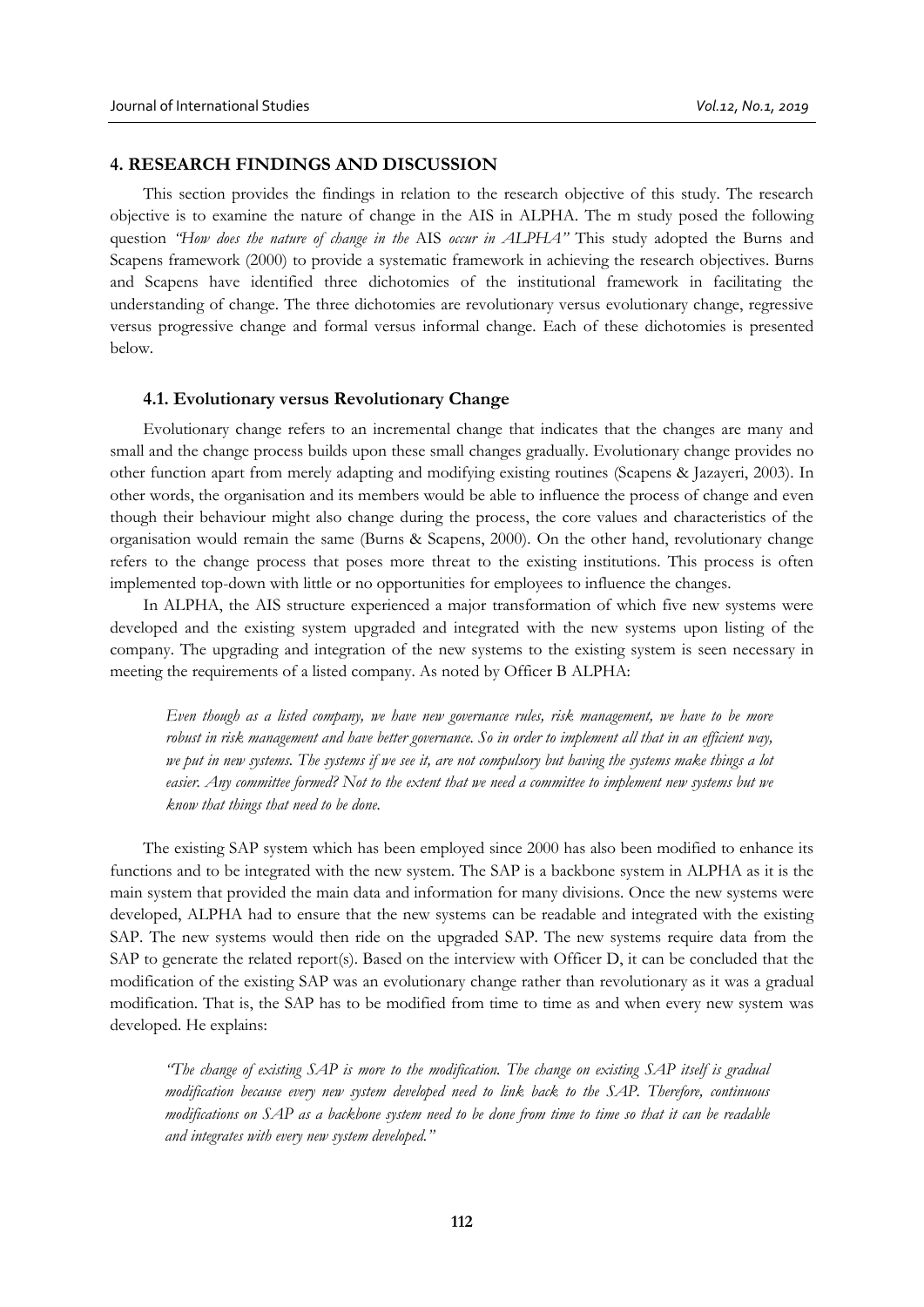# **4.2. Regressive versus Progressive Change**

Regressive refers to the accounting rules that are institutionalised ceremonially constituting fact rituals within the organisation whose aim is to keep the routines intact. Regressive is part of ceremonial behaviour that often emerged when there is a general mistrust or resistance towards new rules and routines exists (Burns & Scapens, 2000; Siti Nabiha & Scapens, 2005). On the other hand, progressive change refers to instrumental behaviour whose organisations are dedicated to the change (Siti Nabiha & Scapens, 2005).

The modification made on the SAP is necessary in order to integrate with the new systems and enhance the capability of the SAP in providing data for more advance report(s). The new systems developed require data from the SAP to generate report online and hence, reduce paper usage in reporting that led the SAP to be modified. The modifications were done over a period of time gradually. The end users of SAP and the new systems provided continuous feedbacks to ensure that the integration process between the systems functions well and succeeds. Acceptance to the benefits of the SAP among the end users has increased as they participated in the development of the system and this shows that the process modification of the SAP was a progressive change. As noted by Officer E:

*"I am the user to the SAP and responsible to provide feedbacks if encountered any problems. In the process of integration with new systems, end user normally provides feedbacks to consultants to ensure the issues are resolved. We normally communicate with our internal IT consultant and sometimes directly to our external vendor. For me, SAP is one of the best systems as it able to accommodate many accounting requirements. For example, the accounting for replanting cost. Initial treatment in the SAP was captures the transactions and classified the replanting cost into Plantation development account or Immature plant account.* 

Officer F explained on the benefits of modifying the existing SAP:

Upon maturity, SAP automatically reclassified the replanting cost from immature plant into mature plant *account. We can also do this according to the estates separately. We can also customise and extend according to our needs with SAP. Now we need to integrate SAP with our new system employed. We will discuss with our consultants on the requirement to modify and integrate between the systems and sometimes to the extend modification of the system to suit with new accounting policies requirements".*

### **4.3. Formal versus Informal Change**

Formal change is implemented intentionally often as a result of new rules being introduced (Wanderley et al, 2011). It often involves a great deal of planning and is usually introduced by a powerful group in a ceremonial manner (Li et al., 2010). Formal change is more likely to be implemented through a top-down approach, neglecting the opinions and thoughts of employees and instead imposing change upon them. On the other hand, informal change is unintentional focusing on routines rather than rules and how existing routines adapt to the changing environment over a period of time. Informal change occurs at a tacit level as repeated actions become day-to-day operational routines (Li et al., 2010).

This study interviewed the officers in ALPHA to determine whether the changes in the AIS in ALPHA were a formal or informal change. The outcome of the interviews showed that the company adopted the top down approach and the management was able to exert its power during the process of change and indicates that the company has adopted a formal change. The requirement to have better AIS was initially discussed during management meetings. A committee was then established to lead and take charge the execution of the development plan. That is, the adoption of the systems that involved proper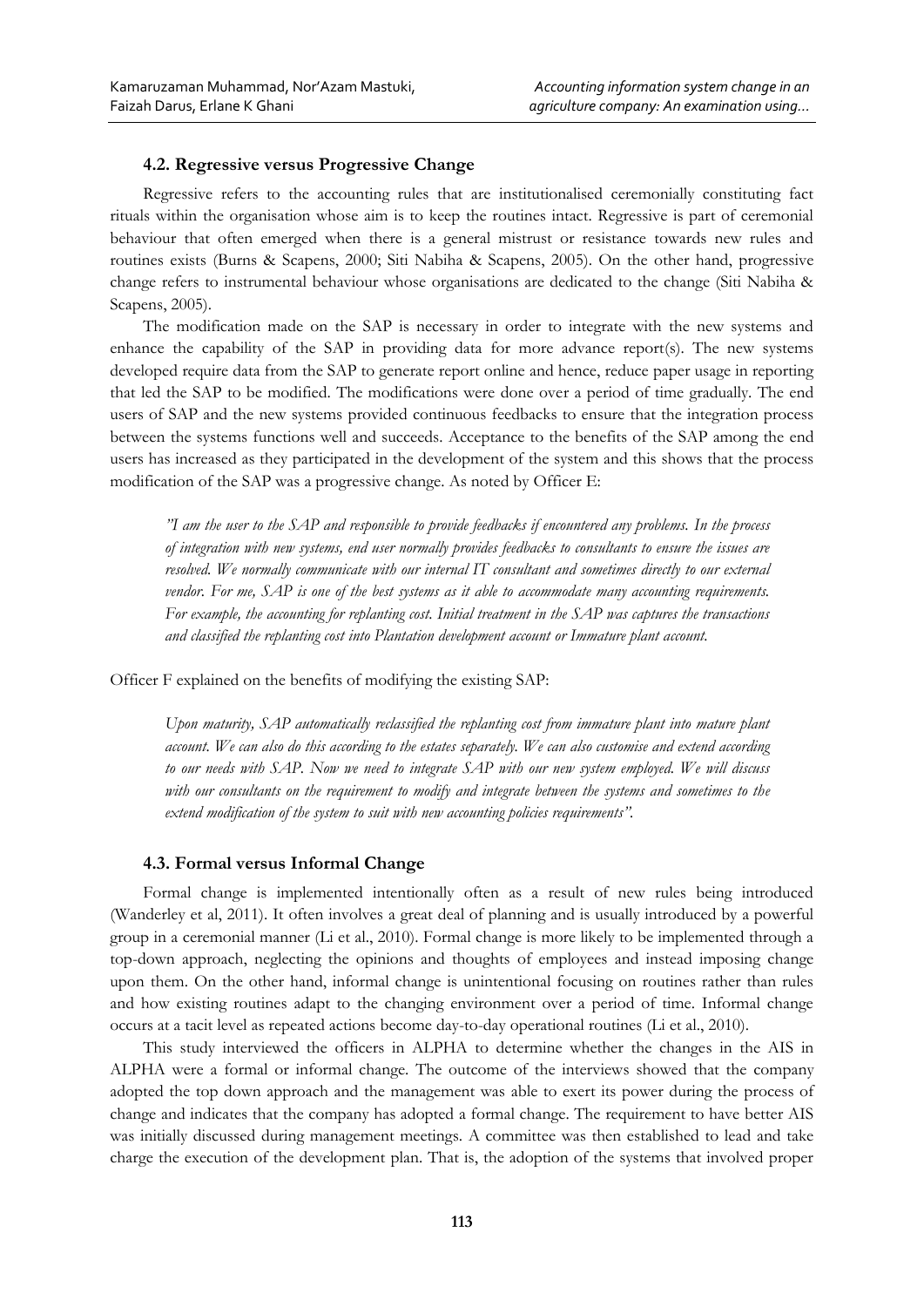planning by a powerful group in a ceremonial manner is evidence of a formal change. Officer D mentioned that:

*"…The parties who are responsible for the development of AIS structure in ALPHA are the top management. During the management meeting, chief of respective division will highlight his or her division requirement for a system. Once we agreed on a new system, a committee is form to take charge the execution of the plan".* 

Modification on the existing SAP was also performed in a formal and organised manner. Based on interview with Officer C, it was noted that ALPHA has formed a committee to oversee the progress of the modification and development of the new systems including the process of modification to the existing SAP. Officers at ALPHA who hold the title "chief" represent the committee members. In order to facilitate the change process in order to achieve a comprehensive and accurate result, ALPHA had appointed internal and external consultants. The consultants conducted extensive and proper reviews as to the AIS requirements in ALPHA. Officer E mentioned the following:

*"In ALPHA, we have a subsidiary company to take charge every development of information systems. Every new system should go through them (the subsidiary company). Even though we hired external consultants, but they must work together with the subsidiary company as it is empowered to take charge the development of the new system or even modification of the existing one. It is similar to for research and development activities for the company. Research and development for a new product in ALPHA need to be done by a designated subsidiary company".* 

The cost to be incurred related to the development of new systems were budgeted beforehand. This is another indication that the change in the AIS was a formal one. Officer A confirmed that:

*"We are always concern with the available budget for every development and modification of our system that has been approved by the board. Development expenditure to be spent must pass through the normal budgeting processes. It is starts with development plan and we need to ensure the related budget approved by the board of directors before we can start with the execution of the plan. The budget should also include payment to internal and external consultants".* 

# **4.4. Discussion**

The first dichotomy of the Burns and Scapens framework is evolutionary or revolutionary. Findings show that the nature of change for the modified SAP is an evolutionary change whereas the nature of change for the new systems is revolutionary. Thus, we conclude that the nature of change for the first dichotomy is mixed. Such a finding is consistent with Sanden and Divino's (2014) findings. Other studies however provide different results where Soin et al (2002)indicate that management accounting changes in their case study of a bank experienced an evolutionary change while studies by Doyle (2003), Rothwell, Herbet and Seal (2011) and Jabbour and Abdel-Kader (2015) found that organisational change were evolutionary in nature.

As for the second dichotomy, that is a regressive versus a progressive change, this study indicates that the new AIS at ALPHA experienced a progressive change and this is consistent with Doyle (2008), Herbert and Seal (2011) and Jabbour and Abdel Kader (2015) and inconsistent with Soin et al. (2002) that shows a regressive change. Sharifah Norzehan (2011) found that the nature of change was mixed while the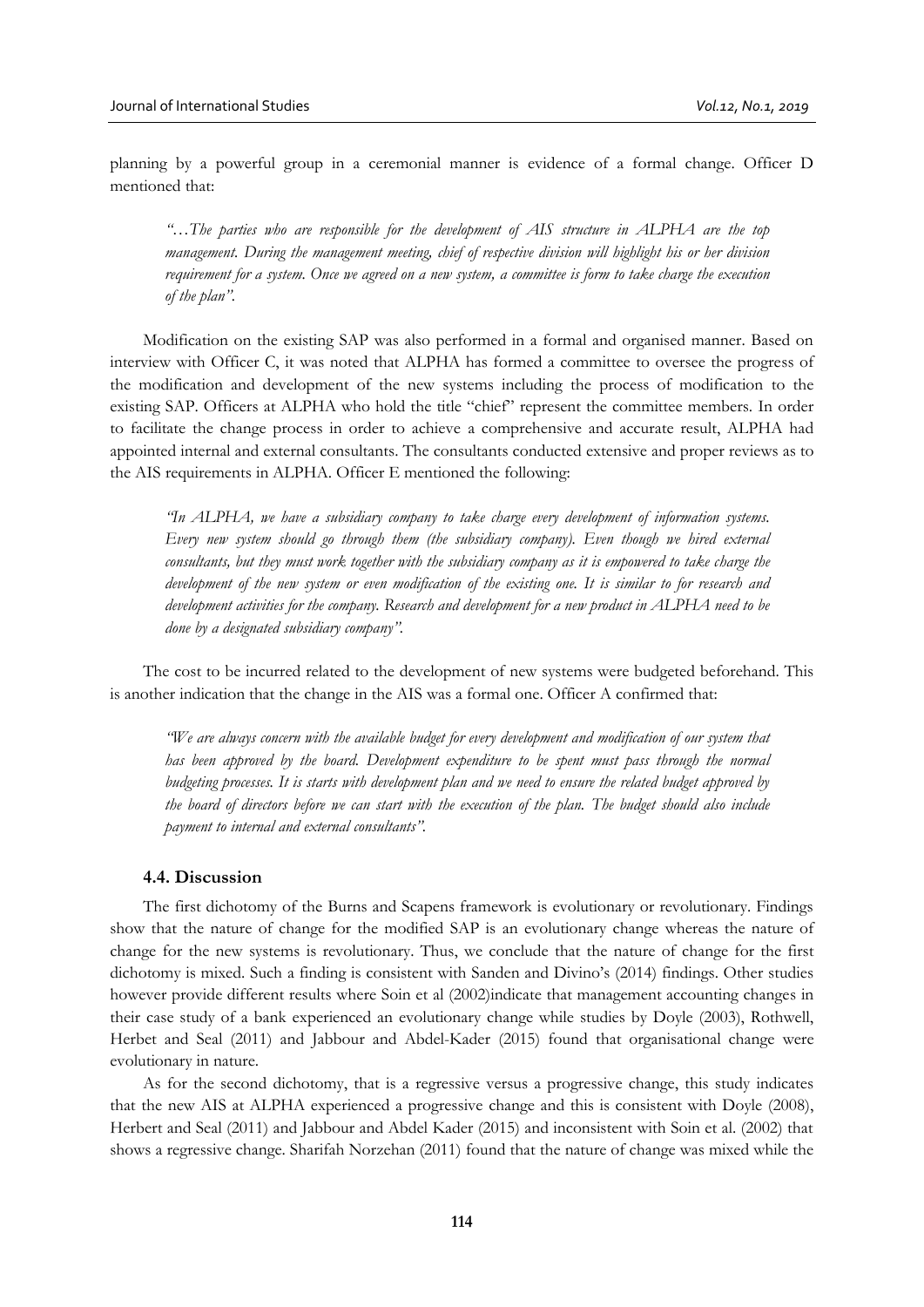result of Divido and Sanden (2004) was unclear.

Finding for the third dichotomy, that is formal versus informal change was also inconsistent among the studies. The finding of this study and studies of Soin et al. (2002), Herbert and Seal (2011), Sanden and Sanden (2014) Jabbour and Abdel Kader (2015) have skewed towards a formal change. Such a finding could be attributed to the top-down approach adopted in the organisation. However, Doyle (2003) and Sharifah Norzehan (2011) provide mixed results.

Comparing this study with previous studies has provided different results. This indicates that the nature of change in an organisation depends highly on the type of study conducted. For example: Sharifah Norzehan's (2011) study was conducted in Malaysia whereas the others were conducted in a developed country setting. The different setting used in the studies may have contributed to the inconsistent finding where Sharifah Norzehan (2011) was conducted using a Zakat institution to understand the nature of management accounting system change whilst this study was on an agricultural company. In addition, the setting of other studies is also different, for example Soin et al (2002) and Jabbor and Abdel Kader (2015) in the banking and insurance institutions, Doyle (2003) and Divino and Sanden (2014) in the healthcare industry and Herbet and Seal (2011) in the electricity industry. The context of the studies is also different where Soin et al (2002), Doyle (2003), Sharifah Norzehan (2011) and Sanden and Divino (2014) examined management accounting change whereas Herbert and Seal (2011) and Jabbour and Abdel Kader (2015) were on business support system change and enterprise risk management change, respectively. However, there is yet a study that has examined change in AIS using the Burns and Scapens framework (2000) in an agriculture setting. Although there are other studies that have examined organisational change and AIS such as Tsamenyi et al. (2006) and Shanikat (2008), these studies did not use the three dichotomies of the Burns and Scapens (2000) framework. This study is the first to examine organisational change and its impact on the AIS using the Burns and Scapens (2000) framework. Thus, this study is a unique one.

Table 2

| Author                   | Soin et      | Doyle      | Herbert &   | Sharifah | Sanden &   | Jabbour &    | This Study  |
|--------------------------|--------------|------------|-------------|----------|------------|--------------|-------------|
|                          | al.          |            | Seal        | Norzehan | Divino     | Abdel        |             |
|                          |              |            |             |          |            | Kader        |             |
| Country                  | UK.          | UK.        | UK.         | Malaysia | Sweden     | UK           | Malaysia    |
|                          |              |            |             |          |            |              |             |
| Year                     | 2002         | 2008       | 2011        | 2011     | 2014       | 2015         | 2017        |
|                          |              |            |             |          |            |              |             |
| Setting                  | Bank         | Healthcare | Electricity | Zakat    | Healthcare | Insurance    | Agriculture |
|                          |              |            |             |          |            |              |             |
| Evolutionary vs          | $\mathbb{R}$ | Е          | Ε           | Mix      | Mix        | Е            | R           |
| Revolutionary            |              |            |             |          |            |              |             |
| Progressive<br><b>VS</b> | $\mathbb{R}$ | P          | P           | Mix      | Unclear    | $\mathbf{P}$ | P           |
| Regressive               |              |            |             |          |            |              |             |
| Formal<br><b>VS</b>      | $_{\rm F}$   | Mix        | $_{\rm F}$  | Mix      | F          | F            | $_{\rm F}$  |
| Informal                 |              |            |             |          |            |              |             |

Comparison with Previous Studies on Burns and Scapens Framework (2000)

In addition, ALPHA has also adopted several strategies to ensure the success of change in the AIS. Among the strategies adopted are sufficient resources and fund, use of external and internal experts, top management participation and education and training. For example: ALPHA has allocated adequate financial resources to finance the capital expenditure for the purpose of improving efficiency in its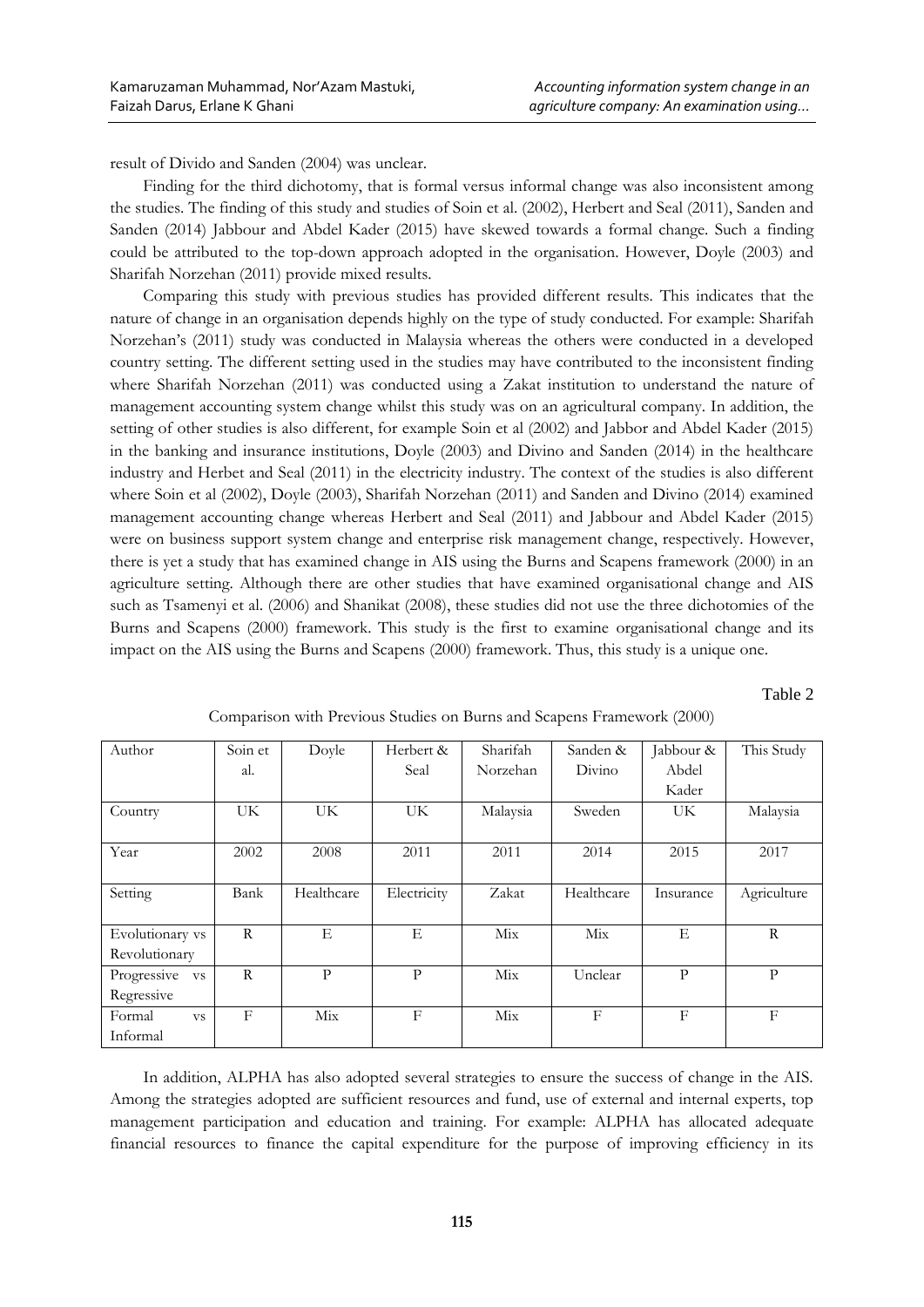functions and operations. ALPHA has raised a substantial amount of cash from the IPO in 2012. Subsequently, ALPHA has allocated RM100 million to enhance efficiency in all business functions and operations including the AIS. Through utilisation of the proceeds, ALPHA could obtain a detailed analyses of the money spent for capital expenditure continuously and is updated in the management meeting and interval shareholders' presentation to maintain transparency and accountability in the transformation process.

### **5. CONCLUSION**

This study examined changes in the AIS that occurred in an agricultural company. Interviews were conducted with the employees at ALPHA. The outcome of the interviews indicate that the AIS structure has experienced a major transformation of which new systems were developed and the existing system was upgraded and integrated with the new systems upon the listing of ALPHA. The upgrading and integration of the new system to the existing system is seen to be necessary in meeting the requirements of a listed company. The AIS change also seemed to be progressive in nature rather than regressive. The change in terms of reporting had become more efficient in terms of timing and accuracy of dissemination of information. Finally, the company adopted the top down approach, an indication that the company had adopted a formal change.

In sum, the main reason for upgrading the existing AIS structure is to raise efficiency of information dissemination. Despite being a new business model and new corporate structure, being a listed entity, the group is also subject to new governance rules and risk management policies which requires the group to adopt a better AIS structure. The findings provide an indication that there is a need to change the present structure of the AIS to become more efficient. This is because the implementation of the ETP has led to a change in the business model and corporate structure and subsequently its listing has driven the company to improve its accounting information structure. In addition the listing of the company has also driven the company to strive for a better AIS to support the vision of the company.

# **ACKNOWLEDGEMENT**

We would like to express our gratitude to the Ministry of Higher Education, Research Management Institute, Faculty of Accountancy and Accounting Research Institute, Universiti Teknologi MARA for giving us the opportunity to make this project a success.

### **REFERENCES**

- Baker, S.E. & Edwards, R. (2012). *How many qualitative interviews is enough? Expert voices and early career reflections on sampling and cases in qualitative research*, National Centre for Research Methods Review Paper, ESRC.
- Bryman, A. (1989). *Research Method and Organizational Studies*, Unwin Hyman, London.
- Burnes, B. (2004). *Managing change: a strategic approach to organisational dynamics*. 4<sup>th</sup> edition, Harlow Prentice Hall.
- Burns, J., & Scapens, R. W. (2000). Conceptualizing management accounting change: an institutional framework. *Management accounting research*, *11*(1), 3-25.
- Creswell, J.W (2011). *Educational Research: Planning, conducting and evaluating quantitative and qualitative research*. Pearson.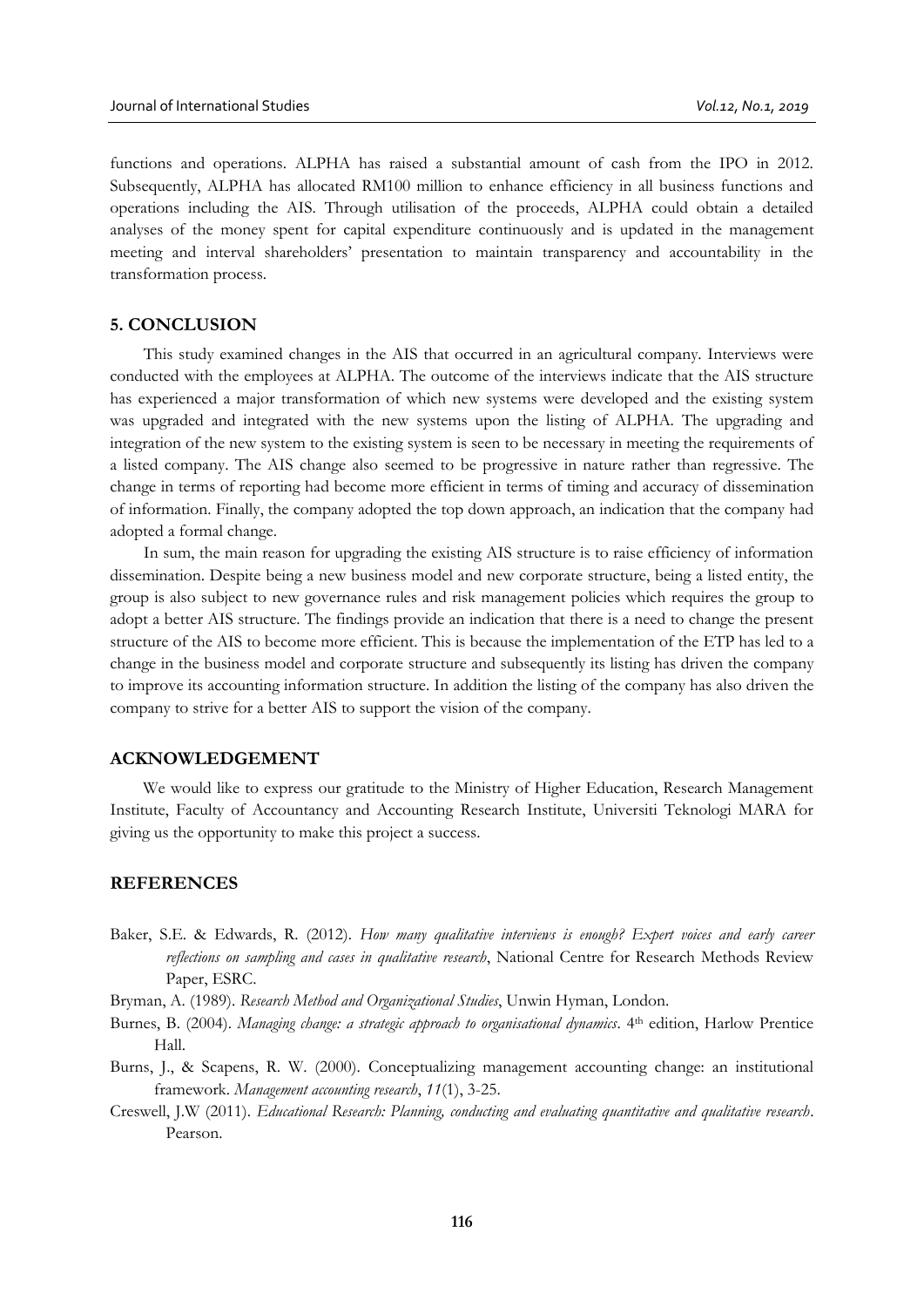- Creswell, J.W. (2008). *Qualitative inquiry and research design: Choosing among five traditions* (2nd ed.). Thousand Oaks, CA: Sage.
- Das, T.H. (1983). Qualitative research in organisational behaviour. *Journal of Management Studies, 20*(3), 311-320.
- Doyle, G. (2003). *An Institutional Framework Analysis of Management Accounting Innovations : A Comparison of forprofit and not-for-profit health care settings*. UCD Business Schools, Working Paper, (January), 1-35.
- Easterby-Smith, M., & Lyles, M. (2003). Re-reading Organizational Learning: Selective memory, forgetting, and adaptation. *Academy of Management Perspectives*, *17*(2), 51-55.
- Fossey, E., Harvey, C., McDermott, F., & Davidson, L. (2002). Understanding and evaluating qualitative research. *Australian and New Zealand Journal of Psychiatry*, *36*(6), 717-732.
- Greenwood. R., Diaz A. M., Li S.X., & Lorente J. C. (2010). The multiplicity of institutional logics and the heterogeneity of organizational responses. *Organization Science*, *21*(2), 521–539.
- Jabbour, M., & Abdel-Kader, M. (2015). Changes in capital allocation practices-ERM and organisational change. *Accounting Forum*, 39(4), 295–311.
- Li, S.L., Shang, J., & Slaughter, S.A (2010). Why Do Software Firms Fail? Capabilities, Competitive Actions, and Firm Survival in the Software Industry from 1995 to 2007. *Information Systems Research*, *21*(3), 631-654.
- Nelson, L. (2003). A case study in organisational change: implications for theory. *The Learning Organization*, *10*(1), 18-30.
- Lukka, K. (2007). Management accounting change and stability: loosely coupled rules and routines in action. *Management Accounting Research*, *18*(1), 76-101.
- Merriam, S. B. & Simpson, E. L. (2000). *A guide to research for educators and trainers of adults.* Malabar, Florida: Krieger.
- Mizruchi, M. S., & Fein, L. C. (1999). The social construction of organizational knowledge: A study of the uses of coercive, mimetic, and normative isomorphism. *Administrative science quarterly*, *44*(4), 653-683.
- Moll, J., & Hoque, Z. (2011). Budgeting for legitimacy: The case of an Australian university. *Accounting, Organizations and Society*, *36*(2), 86-101.
- Morse, J. M. (1994). The significance of saturation. *Qualitative Health Research*, *5*(2), 147-148.
- Muhammad, K., & Ghani, E.K (2013). A fair value model for bearer biological assets in promoting corporate governance: A proposal. *Journal of Agricultural Studies*, *2*(1), 16-26.
- National Economic Advisory Council. (2009). *New Economic Model for Malaysia Part 1*. Kuala Lumpur: New Economic Advisory Council (NEAC).
- Neuman, W.L. (2004). *Social Research Methods: Qualitative and Quantitative Approaches*. 6th ed. Boston: Allyn & Bacon.
- Nor-Aziah, A.K., & Scapens, R.W. (2007). Corporatisation and Accounting change: The role of accounting and accountants in a Malaysia public utility. *Management Accounting Research*, *18*(2), 209- 247.
- Ouksel, A.M., Mihavics K.W., & Carley, K.M (1997), *A Mathematical Model of Organizational Performance*, Technical Report. Information and Decision Sciences Department, University of Illinois at Chicago.
- Patton, M.Q. (2002). *Qualitative research & evaluation methods* (3rd ed.). Thousand Oaks, CA: Sage.
- Ragin, C.C., & Becker, H.S. (1992). *What is a case?: exploring the foundations of social inquiry.* Cambridge University Press.
- Rothwell, A.T., Herbert, I.P., & Seal, W. (2011). Shared Service Centres and Professional Employability. Journal of Vocational Behavior, *79*(1), 241–252.